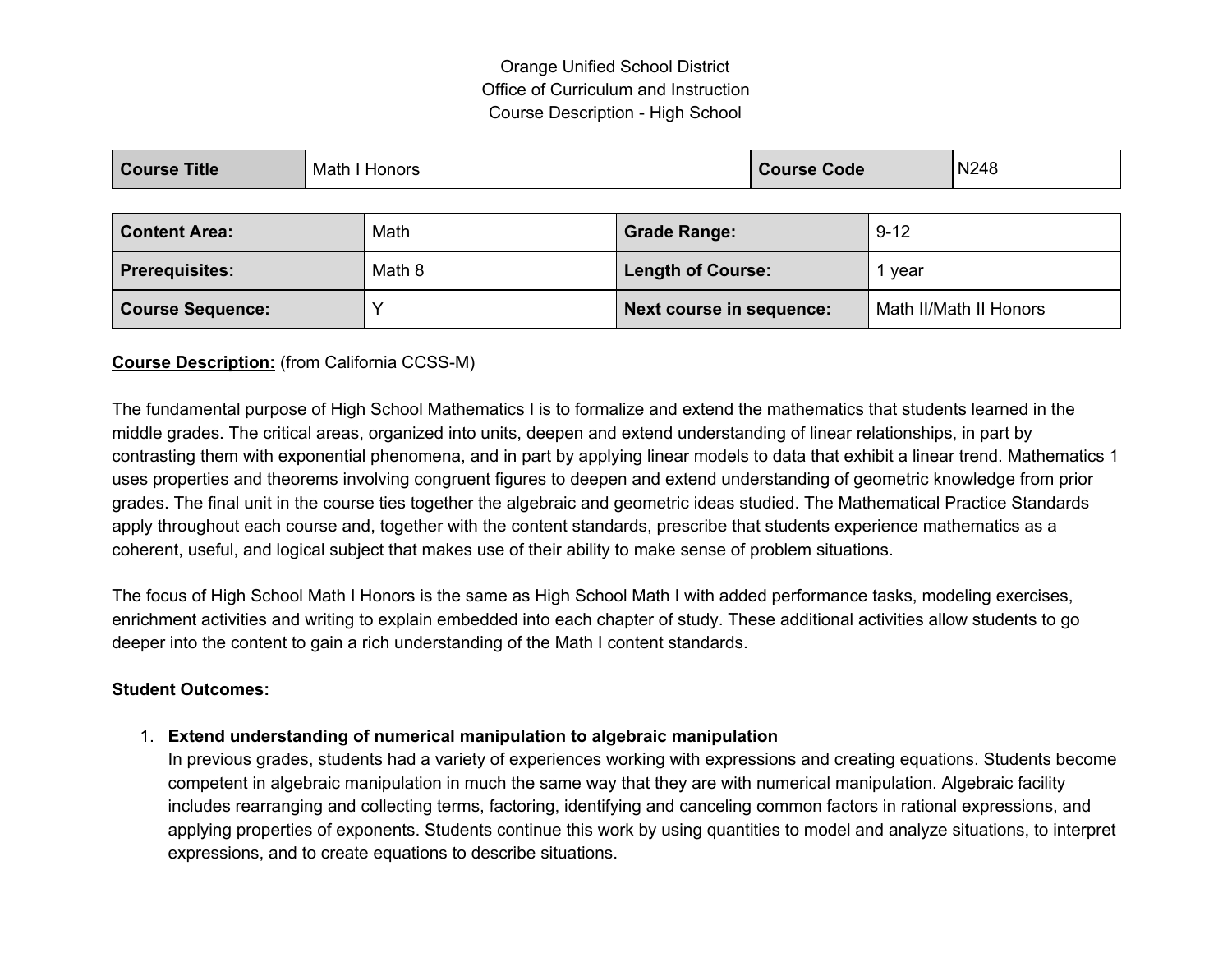#### 2. **Synthesize understanding of function**

In earlier grades, students define, evaluate, and compare functions, and use them to model relationships among quantities. Students will learn function notation and develop the concepts of domain and range. They move beyond viewing functions as processes that take inputs and yield outputs and start viewing functions as objects in their own right. They explore many examples of functions, including sequences; interpret functions given graphically, numerically, symbolically, and verbally; translate between representations; and understand the limitations of various representations. They work with functions given by graphs and tables, keeping in mind that, depending upon the context, these representations are likely to be approximate and incomplete. Their work includes functions that can be described or approximated by formulas as well as those that cannot. When functions describe relationships between quantities arising from a context, students reason with the units in which those quantities are measured. Students build on and informally extend their understanding of integer exponents to consider exponential functions. They compare and contrast linear and exponential functions, distinguishing between additive and multiplicative change. They interpret arithmetic sequences as linear functions and geometric sequences as exponential functions.

#### 3. **Deepen and extend understanding of linear relationships**

In previous grades, students learned to solve linear equations in one variable and applied graphical and algebraic methods to analyze and solve systems of linear equations in two variables. Building on these earlier experiences, students analyze and explain the process of solving an equation and justify the process used in solving a system of equations. Students develop fluency in writing, interpreting, and translating among various forms of linear equations and inequalities and use them to solve problems. They master the solution of linear equations and apply related solution techniques and the laws of exponents to the creation and solution of simple exponential equations. Students explore systems of equations and inequalities, and they find and interpret their solutions. All of this work is grounded on understanding quantities and on relationships among them.

#### 4. **Apply linear models to data that exhibit a linear trend**

Students' prior experiences with data are the basis for the more formal means of assessing how a model fits data. Students use regression techniques to describe approximately linear relationships among quantities. They use graphical representations and knowledge of the context to make judgments about the appropriateness of linear models. With linear models, they look at residuals to analyze the goodness of fit.

#### 5. **Establish criteria for congruence based on rigid motions**

In previous grades, students were asked to draw triangles based on given measurements. They also have prior experience with rigid motions (translations, reflections, and rotations) and have used these experiences to develop notions about what it means for two objects to be congruent. Students establish triangle congruence criteria, based on analyses of rigid motions and formal constructions. They solve problems about triangles, quadrilaterals, and other polygons. They apply reasoning to complete geometric constructions and explain why they work.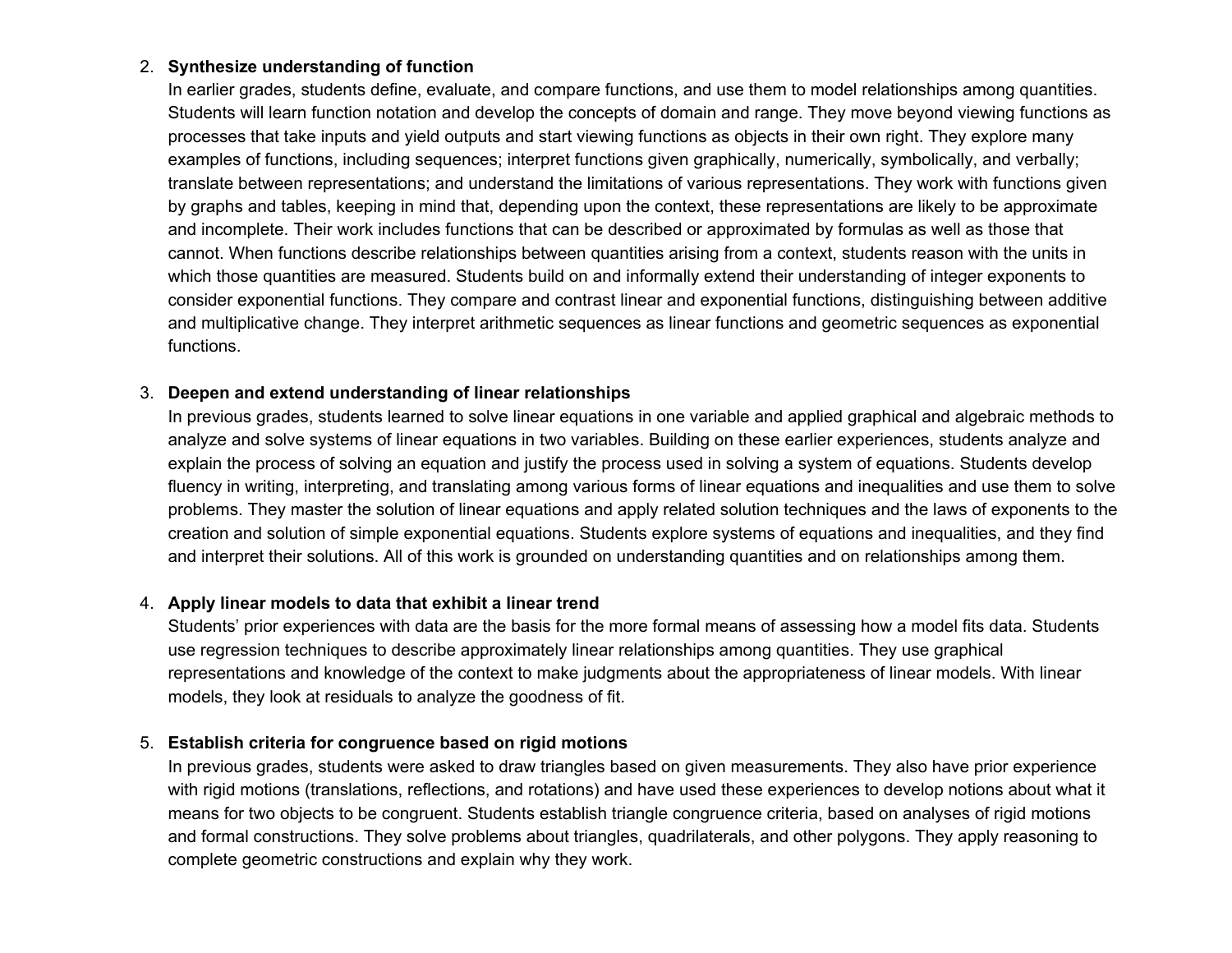# 6. **Apply the Pythagorean Theorem to the coordinate plane**

Building on their work with the Pythagorean Theorem in eighth grade to find distances, students use a rectangular coordinate system to verify geometric relationships, including properties of special triangles and quadrilaterals and slopes of parallel and perpendicular lines.

## **California Content Standards:**

#### **Number and Quantity**

*Quantities (N-Q)*

• Reason quantitatively and use units to solve problems. [Foundation for work with expressions, equations, and functions]

# **Algebra**

*Seeing Structure in Expressions (A-SSE)*

● Interpret the structure of expressions. [Linear expressions and exponential expressions with integer exponents]

# *Creating Equations (A-CED)*

● Create equations that describe numbers or relationships. [Linear and exponential (integer inputs only); for A.CED.3, linear only]

## *Reasoning with Equations and Inequalities (A-REI)*

- Understand solving equations as a process of reasoning and explain the reasoning. [Master linear; learn as general principle.]
- Solve equations and inequalities in one variable.
- Solve systems of equations. [Linear systems]
- Represent and solve equations and inequalities graphically. [Linear and exponential; learn as general principle.]

# **Functions**

## *Interpreting Functions (F-IF)*

- Understand the concept of a function and use function notation. [Learn as general principle. Focus on linear and exponential (integer domains) and on arithmetic and geometric sequences.]
- Interpret functions that arise in applications in terms of the context. [Linear and exponential (linear domain)]
- Analyze functions using different representations. [Linear and exponential]

# *Building Functions (F-BF)*

● Build a function that models a relationship between two quantities. [For F.BF.1, 2, linear and exponential (integer inputs)]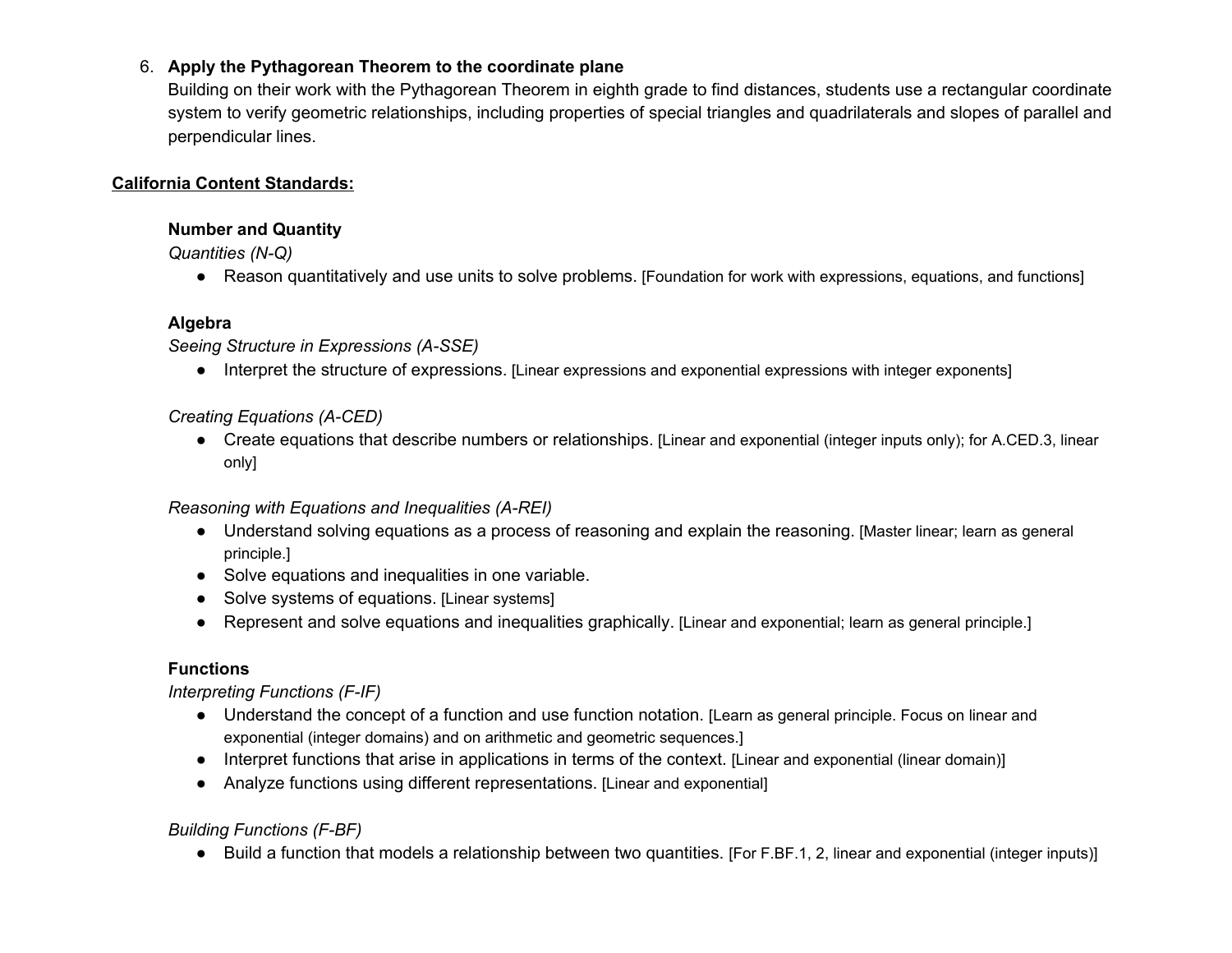● Build new functions from existing functions. [Linear and exponential; focus on vertical translations for exponential.]

*Linear, Quadratic, and Exponential Models (F-LE)*

- Construct and compare linear, quadratic, and exponential models and solve problems. [Linear and exponential]
- Interpret expressions for functions in terms of the situation they model. [Linear and exponential of form  $f(x) = b^x + k$ ]

#### **Geometry**

*Congruence (G-CO)*

- Experiment with transformations in the plane.
- Understand congruence in terms of rigid motions. [Build on rigid motions as a familiar starting point for development of concept of geometric proof.]
- Make geometric constructions. [Formalize and explain processes.]

# *Expressing Geometric Properties with Equations (G-GPE)*

● Use coordinates to prove simple geometric theorems algebraically. [Include distance formula; relate to Pythagorean Theorem.]

## **Statistics and Probability**

*Interpreting Categorical and Quantitative Data (S-ID)*

- Summarize, represent, and interpret data on a single count or measurement variable.
- Summarize, represent, and interpret data on two categorical and quantitative variables. [Linear focus; discuss general principle.]
- Interpret linear models.

## **Standards for Mathematical Practice:**

- 1. Make sense of problems and persevere in solving them.
- 2. Reason abstractly and quantitatively.
- 3. Construct viable arguments and critique the reasoning of others.
- 4. Model with mathematics.
- 5. Use appropriate tools strategically.
- 6. Attend to precision.
- 7. Look for and make use of structure.
- 8. Look for and express regularity in repeated reasoning.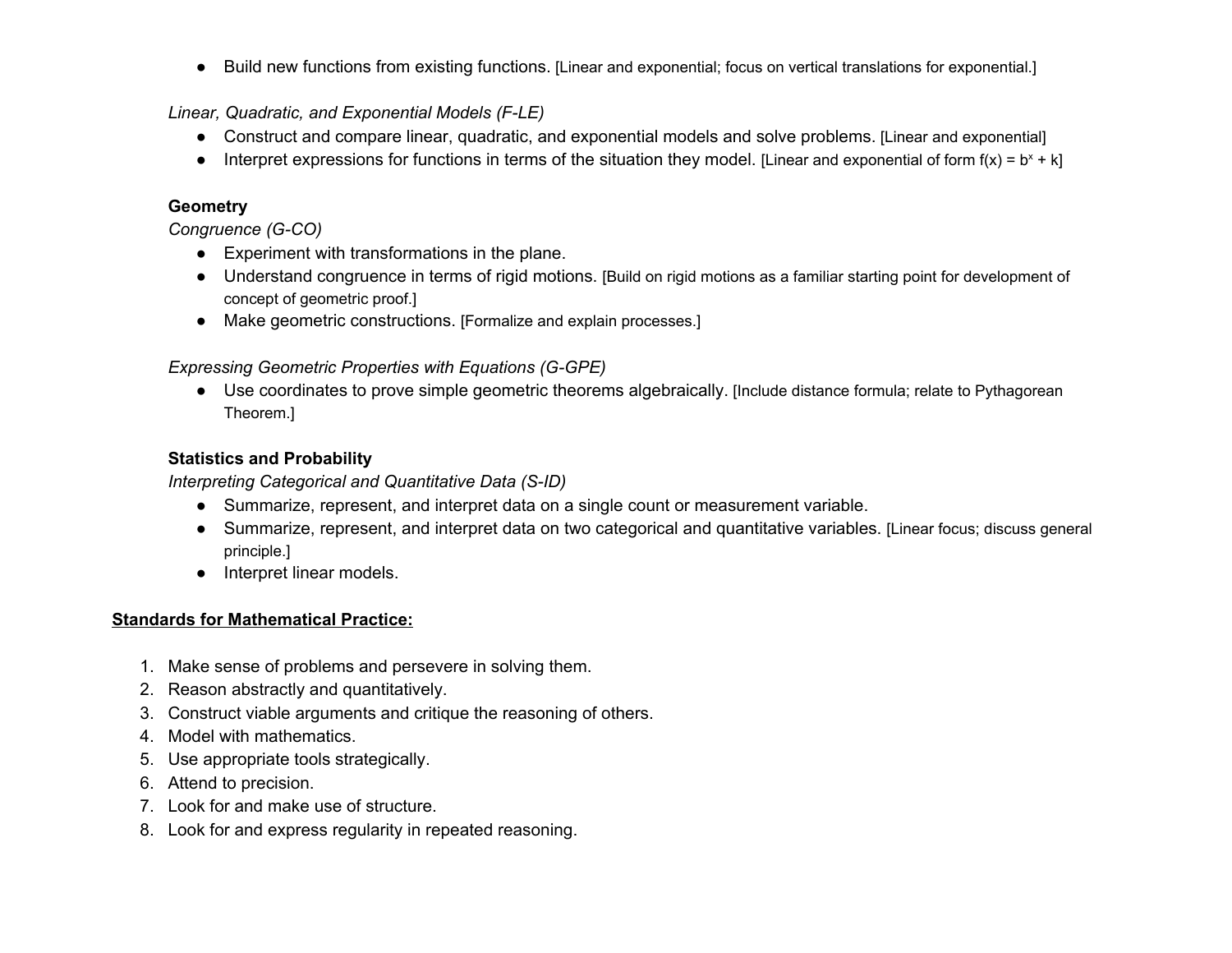# **District Adopted Curriculum Map for Pearson Integrated High School Mathematics I Honors:**

| <b>Topic and Title</b>                                                                                                                                                                                                                                                                                                                                                                                                                                                                                                                                                                                                                                                                                                                                                                                                                                                                                                                                                        | <b>Number of Days</b> |  |  |
|-------------------------------------------------------------------------------------------------------------------------------------------------------------------------------------------------------------------------------------------------------------------------------------------------------------------------------------------------------------------------------------------------------------------------------------------------------------------------------------------------------------------------------------------------------------------------------------------------------------------------------------------------------------------------------------------------------------------------------------------------------------------------------------------------------------------------------------------------------------------------------------------------------------------------------------------------------------------------------|-----------------------|--|--|
| <b>Chapter 1: Solving Equations and Inequalities</b>                                                                                                                                                                                                                                                                                                                                                                                                                                                                                                                                                                                                                                                                                                                                                                                                                                                                                                                          | $22 - 23$             |  |  |
| Core Lessons - Primary focus are the B and C level questions (eliminate A problems when possible)                                                                                                                                                                                                                                                                                                                                                                                                                                                                                                                                                                                                                                                                                                                                                                                                                                                                             | 18 days               |  |  |
| Lessons 1-1 through 1-3 Distributive Property, Solving Multi-Step Equations, Solving Equations with Variables on Both Sides<br>Lesson 1-4 Literal Equations and Formulas include Enrichment/Think About a Plan/Extra Practice G<br>Lesson 1-5 Ratios, Rates, and Conversions with Activity Lab<br>Assessment on Lessons 1-1 through 1-5<br>Lesson 1-6 Solving Proportions<br>Lesson 1-7 through 1-9 Solving Multi-Step Inequalities, Compound Inequalities, Absolute Value Equations and Inequalities                                                                                                                                                                                                                                                                                                                                                                                                                                                                         |                       |  |  |
| <b>Chapter Project or Performance Task</b>                                                                                                                                                                                                                                                                                                                                                                                                                                                                                                                                                                                                                                                                                                                                                                                                                                                                                                                                    | 2 days                |  |  |
| Review, remediation, fluency practice, differentiation and assessment                                                                                                                                                                                                                                                                                                                                                                                                                                                                                                                                                                                                                                                                                                                                                                                                                                                                                                         | 2-3 days              |  |  |
| <b>Chapter 2: An Introduction to Functions</b>                                                                                                                                                                                                                                                                                                                                                                                                                                                                                                                                                                                                                                                                                                                                                                                                                                                                                                                                | $20 - 21$             |  |  |
| Core Lessons - Primary focus are the B and C level questions (eliminate A problems when possible)<br>(Include enrichment, think about a plan, activities, find the errors for homework as an alternative to practice G)<br>Lesson 2-1 Using Graphs to Relate Two Quantities include Enrichment as homework<br>Lesson 2-2 Patterns and Linear Functions include Think About a Plan (Reference student page 105, input/ output)<br>Lesson 2-3 Patterns and Nonlinear Functions include Enrichment<br>Assessment on Lessons 2-1 through 2-3 include a task from the performance task on assessments<br>Lesson 2-4 Graphing a Function Rule with Technology Lab and Enrichment<br>Lesson 2-5 Writing a Function Rule include Find the Errors<br>Lesson 2-6 Formalizing Relations and Functions (*dynamic activity as an option for those with access to technology)<br>Lesson 2-7 Arithmetic Sequences with Practice G<br>Chapter Project or Performance Task (Chapter 2 Project) | 16 days<br>2 days     |  |  |
| Review, remediation, fluency practice, differentiation and assessment                                                                                                                                                                                                                                                                                                                                                                                                                                                                                                                                                                                                                                                                                                                                                                                                                                                                                                         | 2-3 days              |  |  |
| <b>Chapter 3: Linear Functions</b>                                                                                                                                                                                                                                                                                                                                                                                                                                                                                                                                                                                                                                                                                                                                                                                                                                                                                                                                            | $18-19$               |  |  |
| Core Lessons - Primary focus are the B and C level questions (eliminate A problems when possible)<br>Lesson 3-1 and 3-2 Rate of Change and Slope & Direct Variation<br>Lesson 3-3 Slope-Intercept Form with Enrichment and Technology Lab (before 3-3)<br>Lesson 3-4 Point-Slope Form<br>Assessment on Lessons 3-1 through 3-4<br>Lesson 3-5 Standard Form with Think About a Plan<br>Lesson 3-6 Slopes of Parallel and Perpendicular Lines<br>Lesson 3-7 Graphing Absolute Value Equations with Think About a Plan and Enrichment (incorporate Desmos)                                                                                                                                                                                                                                                                                                                                                                                                                       | 14 days               |  |  |
| <b>Chapter Project or Performance Task</b>                                                                                                                                                                                                                                                                                                                                                                                                                                                                                                                                                                                                                                                                                                                                                                                                                                                                                                                                    | 2 days                |  |  |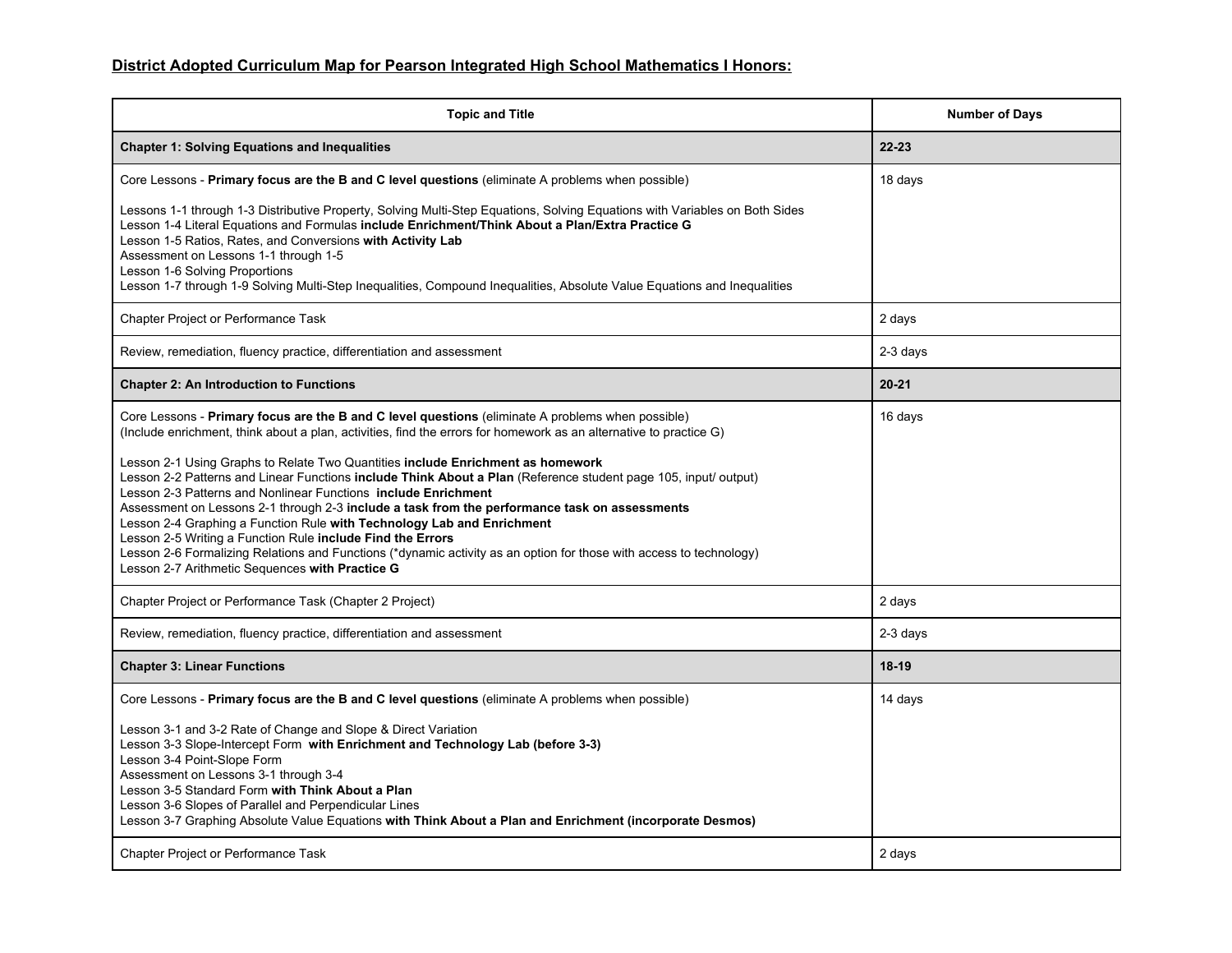| Review, remediation, fluency practice, differentiation and assessment                                                                                                                                                                                                                                                                                                                                                                                                                                                                                                                                                                                                                                                        | 2-3 days         |  |  |
|------------------------------------------------------------------------------------------------------------------------------------------------------------------------------------------------------------------------------------------------------------------------------------------------------------------------------------------------------------------------------------------------------------------------------------------------------------------------------------------------------------------------------------------------------------------------------------------------------------------------------------------------------------------------------------------------------------------------------|------------------|--|--|
| <b>Chapter 4: Systems of Equations and Inequalities</b>                                                                                                                                                                                                                                                                                                                                                                                                                                                                                                                                                                                                                                                                      | $17 - 18$        |  |  |
| Core Lessons - Primary focus are the B and C level questions (eliminate A problems when possible)                                                                                                                                                                                                                                                                                                                                                                                                                                                                                                                                                                                                                            | 13 days          |  |  |
| Lesson 4-1 Solving Systems by Graphing including Technology Lab<br>Lesson 4-2 Solving Systems using Substitution<br>Lesson 4-3 Solving Systems using Elimination<br>Assessment 4-1 through 4-3<br>Lesson 4-4 Applications of Linear Systems include one day of group activity/worksheet G<br>Lesson 4-5 Linear Inequalities include the Game or Enrichment<br>Lesson 4-6 Systems of Linear Inequalities                                                                                                                                                                                                                                                                                                                      |                  |  |  |
| Chapter Project or Performance Task                                                                                                                                                                                                                                                                                                                                                                                                                                                                                                                                                                                                                                                                                          | 2 days           |  |  |
| Review, remediation, fluency practice, differentiation and assessment                                                                                                                                                                                                                                                                                                                                                                                                                                                                                                                                                                                                                                                        | 2-3 days         |  |  |
| <b>Chapter 5: Exponents and Exponential Functions</b>                                                                                                                                                                                                                                                                                                                                                                                                                                                                                                                                                                                                                                                                        | $20 - 21$        |  |  |
| Core Lessons - Primary focus are the B and C level questions (eliminate A problems when possible)<br>Lesson 5-1 Zero and Negative Exponents include Extra Practice G<br>Lesson 5-2 Exponential Functions include Enrichment<br>Lesson 5-3 Comparing Linear and Exponential Functions include Enrichment<br>Lesson 5-4 Exponential Growth and Decay include Lesson Lab<br>Lesson 5-5 Solving Exponential Equations<br>Assessment 5-1 through 5-5<br>Lesson 5-6 Geometric Sequences<br>Lesson 5-7 Combining Functions include Enrichment on composite functions<br>Lesson 5-8 Simplifying Radicals<br>Lesson 5-9 Radical and Piecewise Functions use Enrichment for piecewise functions<br>Chapter Project or Performance Task | 17 days<br>1 day |  |  |
| Review, remediation, fluency practice, differentiation and assessment                                                                                                                                                                                                                                                                                                                                                                                                                                                                                                                                                                                                                                                        | 2-3 days         |  |  |
| <b>Chapter 6: Data Analysis</b>                                                                                                                                                                                                                                                                                                                                                                                                                                                                                                                                                                                                                                                                                              | $16-17$          |  |  |
| Core Lessons - Primary focus are the B and C level questions (eliminate A problems when possible)<br>Lesson 6-1 Frequency and Histograms with Enrichment<br>Lesson 6-2 Measures of Central Tendency and Dispersion with Lesson Lab and Enrichment<br>Lesson 6-3 Box-and-Whisker Plots with Enrichment<br>Assessment after 6-3 Use a find the error question<br>Lesson 6-4 Scatter Plots and Trend Lines with Think about a plan<br>Lesson 6-5 Two-Way Frequency Tables with Additional Vocab                                                                                                                                                                                                                                 | 12 days          |  |  |
| Chapter Project or Performance Task (could use as assessment)                                                                                                                                                                                                                                                                                                                                                                                                                                                                                                                                                                                                                                                                | 2 days           |  |  |
| Review, remediation, fluency practice, differentiation and assessment                                                                                                                                                                                                                                                                                                                                                                                                                                                                                                                                                                                                                                                        | 2-3 days         |  |  |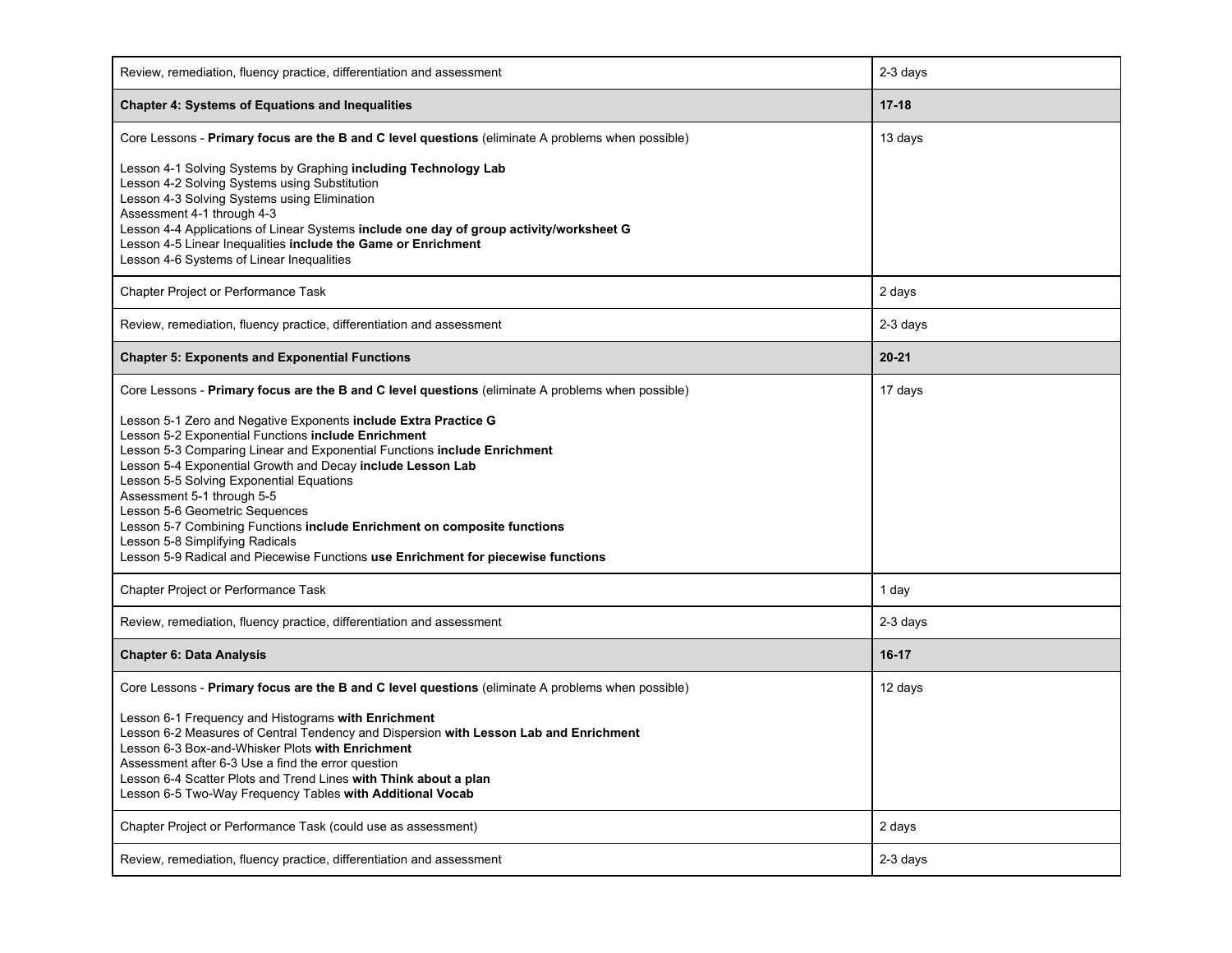| <b>Chapter 7: Tools of Geometry</b>                                                                                                                                                                                                                                                                                                                                                                                                                                                                                       | 19-20     |  |  |
|---------------------------------------------------------------------------------------------------------------------------------------------------------------------------------------------------------------------------------------------------------------------------------------------------------------------------------------------------------------------------------------------------------------------------------------------------------------------------------------------------------------------------|-----------|--|--|
| Core Lessons - Primary focus are the B and C level questions (eliminate A problems when possible)                                                                                                                                                                                                                                                                                                                                                                                                                         | 16 days   |  |  |
| Lesson 7-1 Nets and Drawings for Visualizing Geometry<br>Lesson 7-2 Points, Lines, and Plane<br>Lesson 7-3 Measuring Segments include Enrichment<br>Lesson 7-6 Point and Distance in the Coordinate Plane with Activity Lab after 7-6<br>Lesson 10-6 Reasoning in Algebra and Geometry include Enrichment<br>Lesson 7-4 Measuring Angles<br>Lesson 7-5 Exploring Angle Pairs include Enrichment<br>Lesson 10-7 Proving Angles Congruent include Enrichment<br>*** Adding 4 days for 10-6 and 10-7 taken from chapter 8*** |           |  |  |
| Performance Task                                                                                                                                                                                                                                                                                                                                                                                                                                                                                                          | 1 day     |  |  |
| Review, remediation, fluency practice, differentiation and assessment                                                                                                                                                                                                                                                                                                                                                                                                                                                     | 2-3 days  |  |  |
| <b>Chapter 8: Transformations</b>                                                                                                                                                                                                                                                                                                                                                                                                                                                                                         | $9-10$    |  |  |
| Core Lessons - Primary focus are the B and C level questions (eliminate A problems when possible)                                                                                                                                                                                                                                                                                                                                                                                                                         | 6 days    |  |  |
| Lesson 8-1 Translations include Think About a Plan<br>Lesson 8-2 Reflections<br>Lesson 8-3 Rotations include Enrichment<br>Lesson 8-4 Compositions of Isometries include Enrichment                                                                                                                                                                                                                                                                                                                                       |           |  |  |
| Performance Task                                                                                                                                                                                                                                                                                                                                                                                                                                                                                                          | 1 day     |  |  |
| Review, remediation, fluency practice, differentiation and assessment                                                                                                                                                                                                                                                                                                                                                                                                                                                     | 2-3 days  |  |  |
| <b>Chapter 9: Connecting Algebra and Geometry</b>                                                                                                                                                                                                                                                                                                                                                                                                                                                                         | $12 - 13$ |  |  |
| Core Lessons - Primary focus are the B and C level questions (eliminate A problems when possible)                                                                                                                                                                                                                                                                                                                                                                                                                         | 8 days    |  |  |
| Lesson 9-1 Perimeter and Area in the Coordinate Plane with Lesson Lab<br>Lesson 9-2 Areas of Parallelograms and Triangles with Enrichment<br>Lesson 9-3 Areas of Trapezoids, Rhombuses, and Kites with Think About a Plan<br>Lesson 9-4 Polygons in the Coordinate Plane with Activity Lab                                                                                                                                                                                                                                |           |  |  |
| Chapter Project or Performance Task                                                                                                                                                                                                                                                                                                                                                                                                                                                                                       | 2 days    |  |  |
| Find the Error, Review, remediation, fluency practice, differentiation and assessment                                                                                                                                                                                                                                                                                                                                                                                                                                     | 2-3 days  |  |  |
| <b>Chapter 10: Reasoning and Proof</b>                                                                                                                                                                                                                                                                                                                                                                                                                                                                                    | $17 - 18$ |  |  |
| Core Lessons - Primary focus are the B and C level questions (eliminate A problems when possible)                                                                                                                                                                                                                                                                                                                                                                                                                         | 13 days   |  |  |
| Lesson 10-1: Basic Constructions<br>Lesson 10-2: Patterns and Inductive Reasoning<br>Lesson 10-3: Conditional Statements with Enrichment                                                                                                                                                                                                                                                                                                                                                                                  |           |  |  |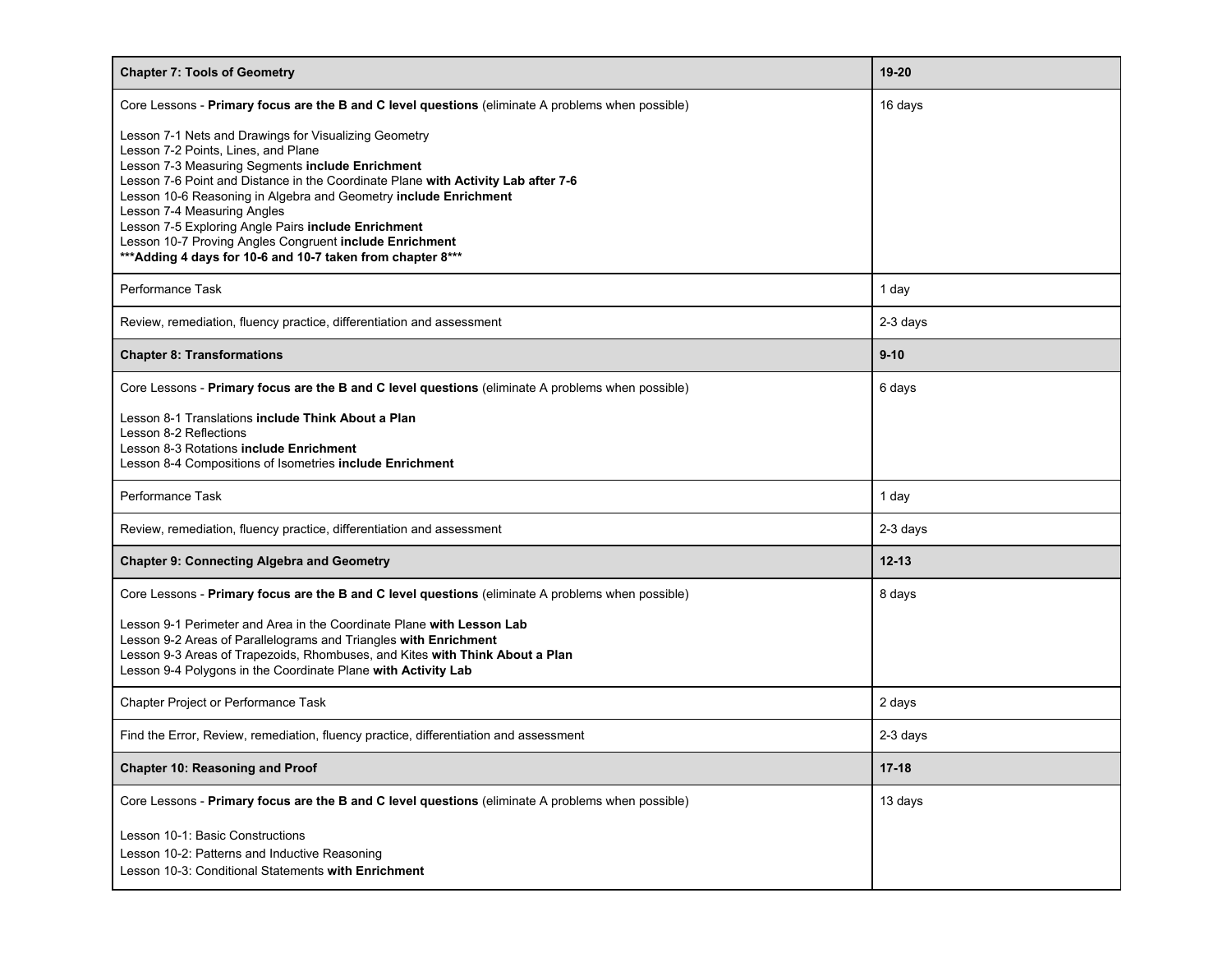| Lesson 10-4: Biconditionals and Definitions with Think About a Plan<br>Assessment after 10-4<br>Lesson 10-5: Deductive Reasoning with Think About a Plan<br>Lesson 10-6: Reasoning in Algebra and Geometry with Think About a Plan<br>Lesson 10-7: Proving Angles Congruent with Enrichment |          |
|---------------------------------------------------------------------------------------------------------------------------------------------------------------------------------------------------------------------------------------------------------------------------------------------|----------|
| <b>Chapter Project or Performance Task</b>                                                                                                                                                                                                                                                  | 2 days   |
| Find the Error, Review, remediation, fluency practice, differentiation and assessment                                                                                                                                                                                                       | 2-3 days |

\*The 2 days for the Chapter Project or Performance Task could also be used to administer an Interim Assessment\*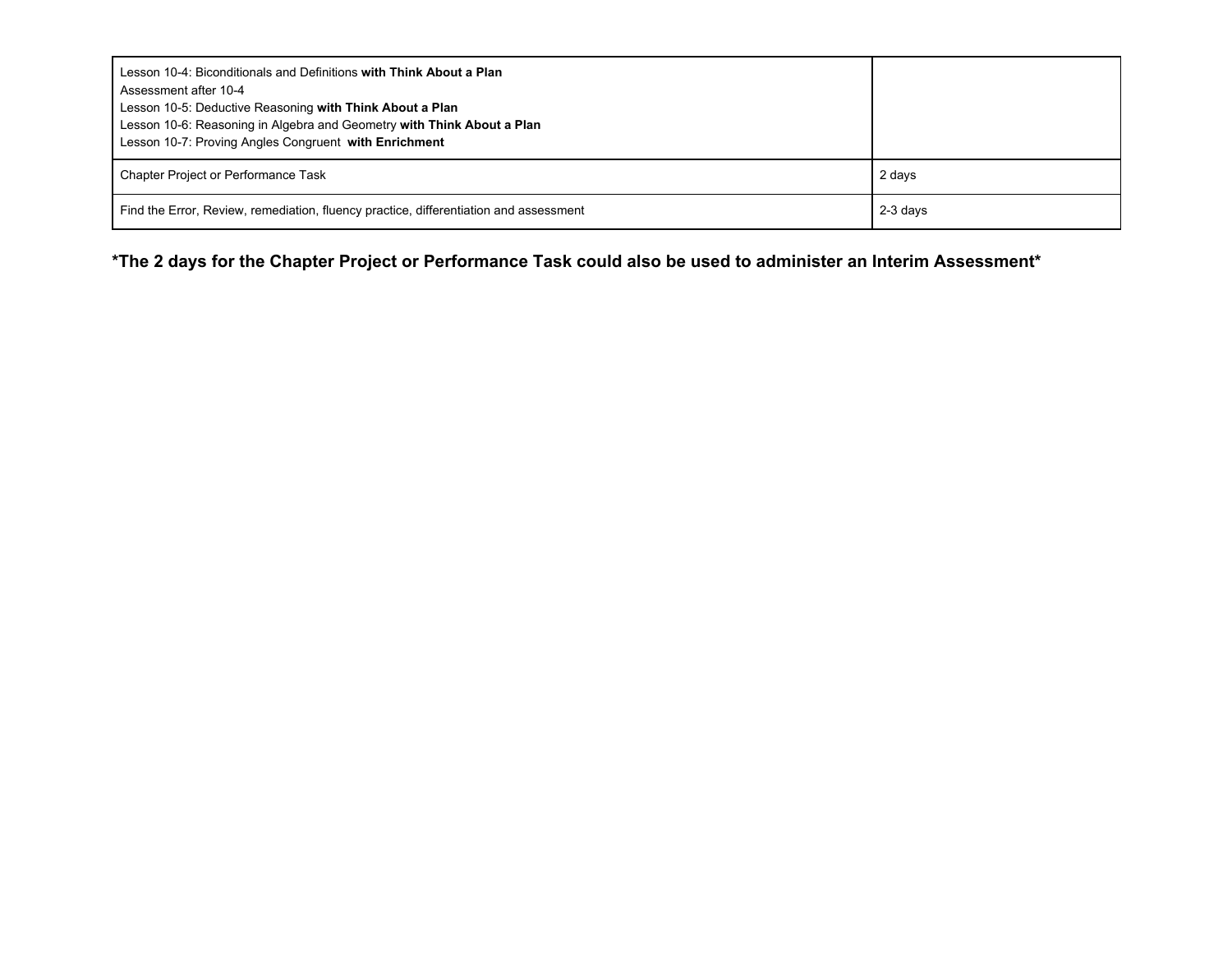# **California Summative Assessment Blueprint (SBAC):**

Note: These assessment blueprints are for the summative SBAC at the end of Grade 11

| <b>Target Sampling Mathematics Grade 11</b> |                              |                                                                                      |                |                                                              |           |              |  |
|---------------------------------------------|------------------------------|--------------------------------------------------------------------------------------|----------------|--------------------------------------------------------------|-----------|--------------|--|
| Claim                                       | <b>Content</b><br>Category   | <b>Assessment Targets</b>                                                            | <b>DOK</b>     | <b>Items</b>                                                 |           | <b>Total</b> |  |
|                                             |                              |                                                                                      |                | CAT                                                          | <b>PT</b> | <b>Items</b> |  |
|                                             | <b>Priority Cluster</b>      | D. Interpret the structure of expressions.                                           | 1, 2           | 2                                                            |           |              |  |
|                                             |                              | Write expressions in equivalent forms to solve problems.<br>Е.                       | 1, 2           |                                                              |           | 19-22        |  |
|                                             |                              | F. Perform arithmetic operations on polynomials.                                     | $\overline{2}$ | 1                                                            |           |              |  |
|                                             |                              | G. Create equations that describe numbers or relationships.                          | 1, 2           |                                                              |           |              |  |
|                                             |                              | H. Understand solving equations as a process of reasoning and explain the reasoning. | 1, 2           | $4 - 5$                                                      |           |              |  |
|                                             |                              | Solve equations and inequalities in one variable.                                    | 1, 2           |                                                              |           |              |  |
|                                             |                              | Represent and solve equations and inequalities graphically.                          | 1, 2           | 2                                                            |           |              |  |
| 1. Concepts and                             |                              | K. Understand the concept of a function and use function notation.                   | 1, 2           | 2<br>$\circ$<br>$3-4$<br>$\overline{2}$<br>$1 - 2$<br>1<br>1 |           |              |  |
| <b>Procedures</b>                           |                              | Interpret functions that arise in applications in terms of a context.                | 1, 2           |                                                              |           |              |  |
|                                             |                              | M. Analyze functions using different representations.                                | 1, 2, 3        |                                                              |           |              |  |
|                                             |                              | N. Build a function that models a relationship between two quantities.               | 2              |                                                              |           |              |  |
|                                             | <b>Supporting</b><br>Cluster | O. Define trigonometric ratios and solve problems involving right triangles.         | 1, 2           |                                                              |           |              |  |
|                                             |                              | Summarize, represent, and interpret data on a single count or measurement variable.  | $\overline{2}$ |                                                              |           |              |  |
|                                             |                              | Extend the properties of exponents to rational exponents.<br>А.                      | 1, 2           |                                                              |           |              |  |
|                                             |                              | B. Use properties of rational and irrational numbers.                                | 1, 2           |                                                              |           |              |  |
|                                             |                              | C. Reason quantitatively and use units to solve problems.                            | 1, 2           |                                                              |           |              |  |